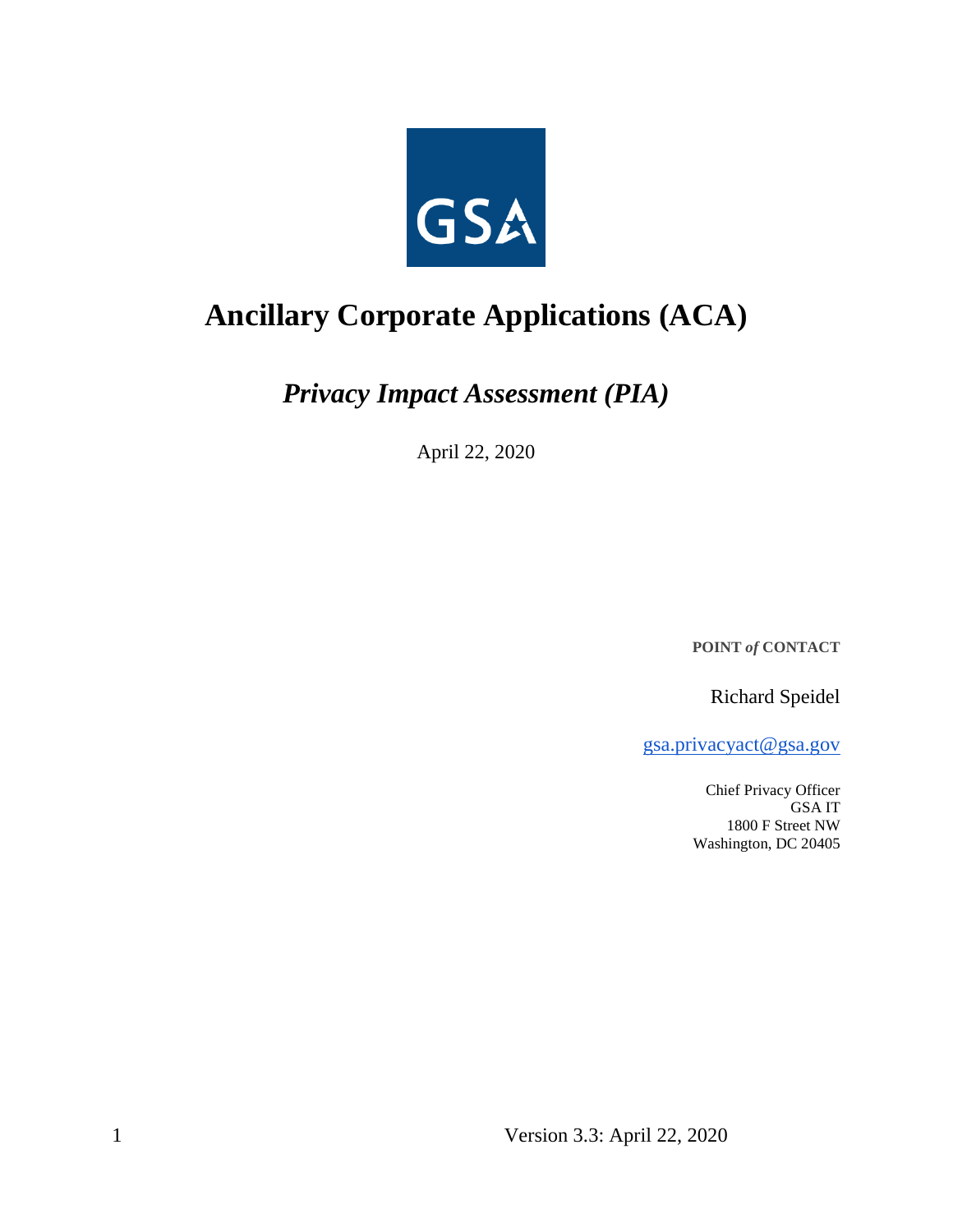## **Instructions for GSA employees and contractors:**

This t[e](https://www.justice.gov/opcl/e-government-act-2002)mplate is designed to help GSA employees and contractors comply with the  $E$ -[Government Act of 2002, Section 208.](https://www.justice.gov/opcl/e-government-act-2002) GSA conducts privacy impact assessments (PIAs) for electronic information systems and collections in accordance with [CIO 1878.3 Developing and](https://insite.gsa.gov/directives-library/developing-and-maintaining-privacy-threshold-assessments-privacy-impact-assessments-privacy-act-notices-and-system-of-records-notices-18783-cio)  [Maintaining Privacy Threshold Assessments, Privacy Impact Assessments, Privacy Act Notices,](https://insite.gsa.gov/directives-library/developing-and-maintaining-privacy-threshold-assessments-privacy-impact-assessments-privacy-act-notices-and-system-of-records-notices-18783-cio)  [and System of Records Notices.](https://insite.gsa.gov/directives-library/developing-and-maintaining-privacy-threshold-assessments-privacy-impact-assessments-privacy-act-notices-and-system-of-records-notices-18783-cio) The template is designed to align with GSA business processes and can cover all of the systems, applications, or projects logically necessary to conduct that business.

The document is designed to guide GSA Program Managers, System Owners, System Managers, and Developers as they assess potential privacy risks during th[e](https://insite.gsa.gov/cdnstatic/insite/Managing_Enterprise_Risk_%5BCIO_IT_Security_06-30_Rev_14%5D_02-01-2019.pdf) [early stages of development and](https://insite.gsa.gov/cdnstatic/insite/Managing_Enterprise_Risk_%5BCIO_IT_Security_06-30_Rev_14%5D_02-01-2019.pdf)  [throughout the system, application, or project's life cycle.](https://insite.gsa.gov/cdnstatic/insite/Managing_Enterprise_Risk_%5BCIO_IT_Security_06-30_Rev_14%5D_02-01-2019.pdf)

The completed PIA shows how GSA builds privacy protections into technology from the start. Completed PIAs are available to the public at [gsa.gov/pia.](https://www.gsa.gov/reference/gsa-privacy-program/privacy-impact-assessments-pia)

Each section of the template begins with a statement of GSA's commitment to the Fair Information Practice Principles (FIPPs), a set of eight precepts that are codified in the [Privacy](https://www.justice.gov/opcl/policy-objectives)  [Act of 1974.](https://www.justice.gov/opcl/policy-objectives)

**Please complete all sections in italicized brackets and then delete the bracketed guidance, leaving only your response.** Please note the instructions, signatory page, and document revision history table will be removed prior to posting the final PIA to GSA's website. **Please send any completed PIAs or questions to gsa.privacyact@gsa.gov.**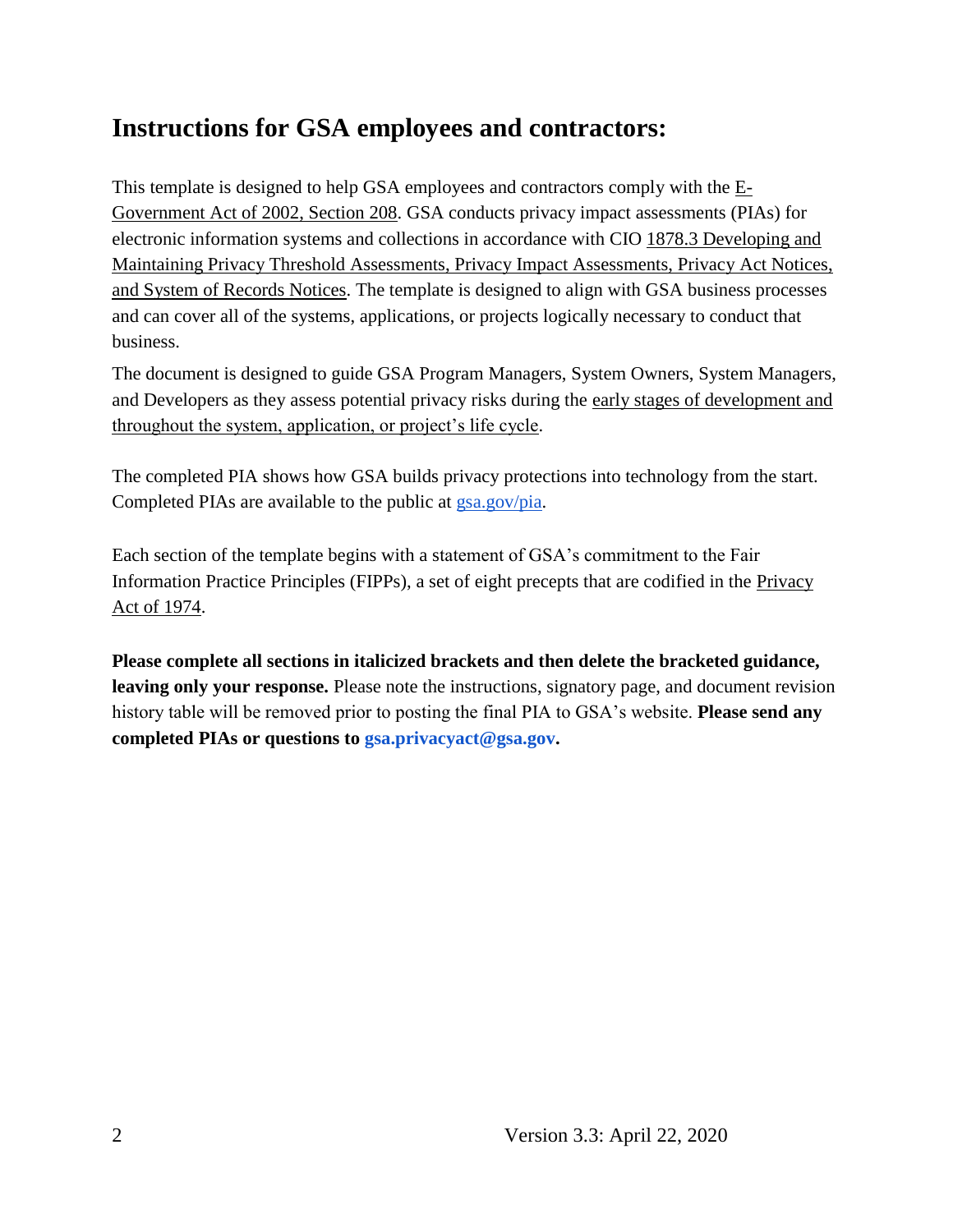## **Stakeholders**

Name of Information System Security Manager (ISSM):

● Jay Myung

Name of Program Manager/System Owner:

● Leo Yang

## **Signature Page**

Signed:

-DocuSigned by:

**\_\_\_\_\_\_\_\_\_\_\_\_\_\_\_\_\_\_\_\_\_\_\_\_\_\_\_\_\_\_\_\_\_\_\_\_\_\_** Information System Security Manager (ISSM)

-DocuSigned by:

 $\mu$ o yang

Program Manager/System Owner

-DocuSigned by: **\_\_\_\_\_\_\_\_\_\_\_\_\_\_\_\_\_\_\_\_\_\_\_\_\_\_\_\_\_\_\_\_\_\_\_\_\_\_**

Chief Privacy Officer (CPO) - Under the direction of the Senior Agency Official for Privacy (SAOP), the CPO is responsible for evaluating the PIA and ensuring the program manager/system owner has provided complete privacy-related information.

## **Document Revision History**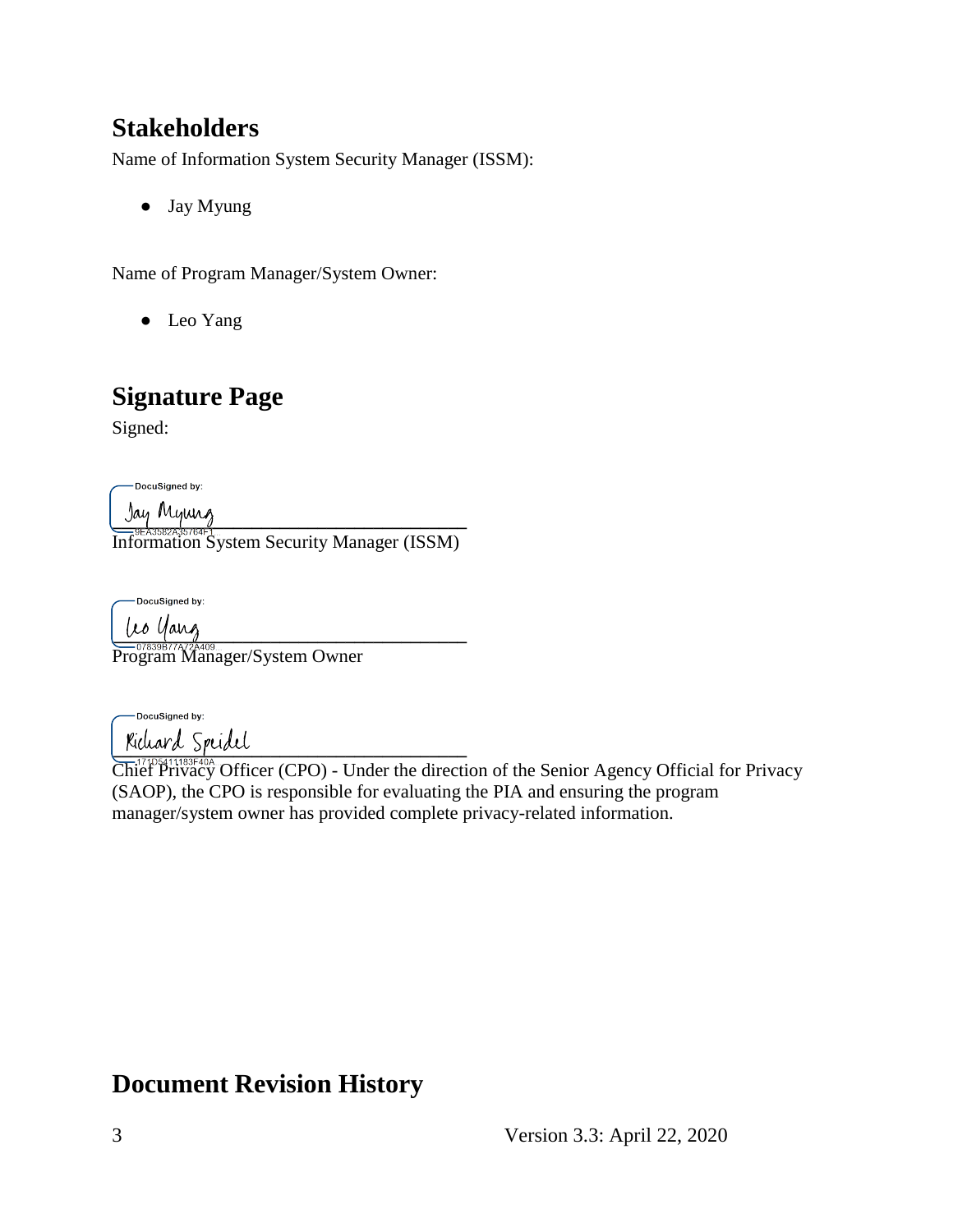| <b>Date</b> | <b>Description</b>                                                                                                                  | <b>Version of</b><br><b>Template</b> |
|-------------|-------------------------------------------------------------------------------------------------------------------------------------|--------------------------------------|
| 01/01/2018  | Initial Draft of PIA Update                                                                                                         | 1.0                                  |
| 04/23/2018  | Added questions about third-party services and<br>robotics process automation (RPA)                                                 | 2.0                                  |
| 6/26/2018   | New question added to Section 1 regarding<br><b>Information Collection Requests</b>                                                 | 2.1                                  |
| 8/29/2018   | Updated prompts for questions 1.3, 2.1 and 3.4.                                                                                     | 2.2                                  |
| 11/5/2018   | Removed Richard's email address                                                                                                     | 2.3                                  |
| 11/28/2018  | Added stakeholders to streamline signature process<br>and specified that completed PIAs should be sent to<br>gsa.privacyact@gsa.gov | 2.4                                  |
| 4/15/2019   | Updated text to include collection, maintenance or<br>dissemination of PII in accordance with e-Gov Act<br>$(44$ U.S.C. § 208)      | 2.5                                  |
| 9/18/2019   | Streamlined question set                                                                                                            | 3.0                                  |
| 2/20/2020   | Removed email field from signature page                                                                                             | 3.1                                  |
| 4/20/2020   | Updated – New Template                                                                                                              | 3.2                                  |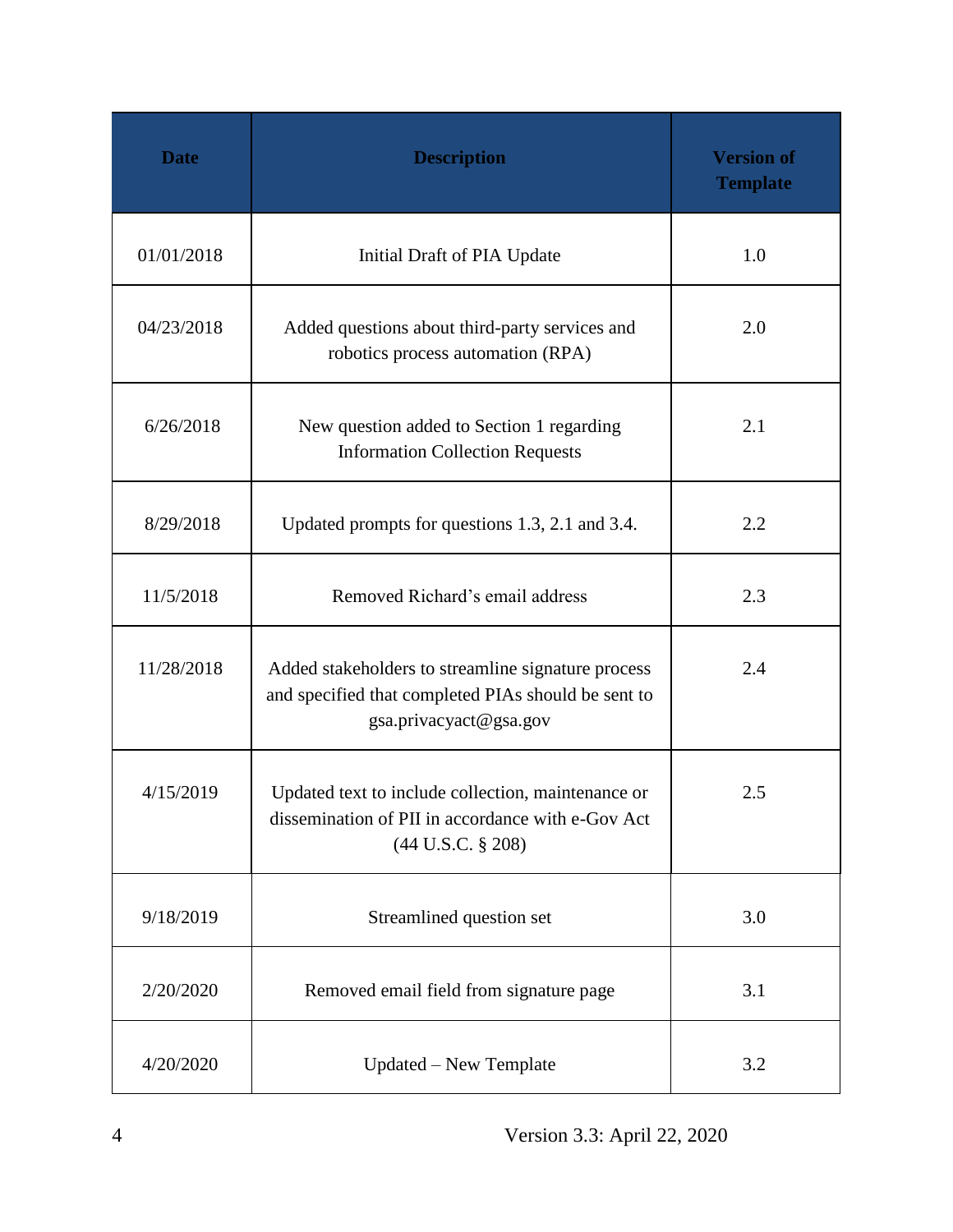| 4/22/2020 | Approved | 3.3 |
|-----------|----------|-----|
|           |          |     |
|           |          |     |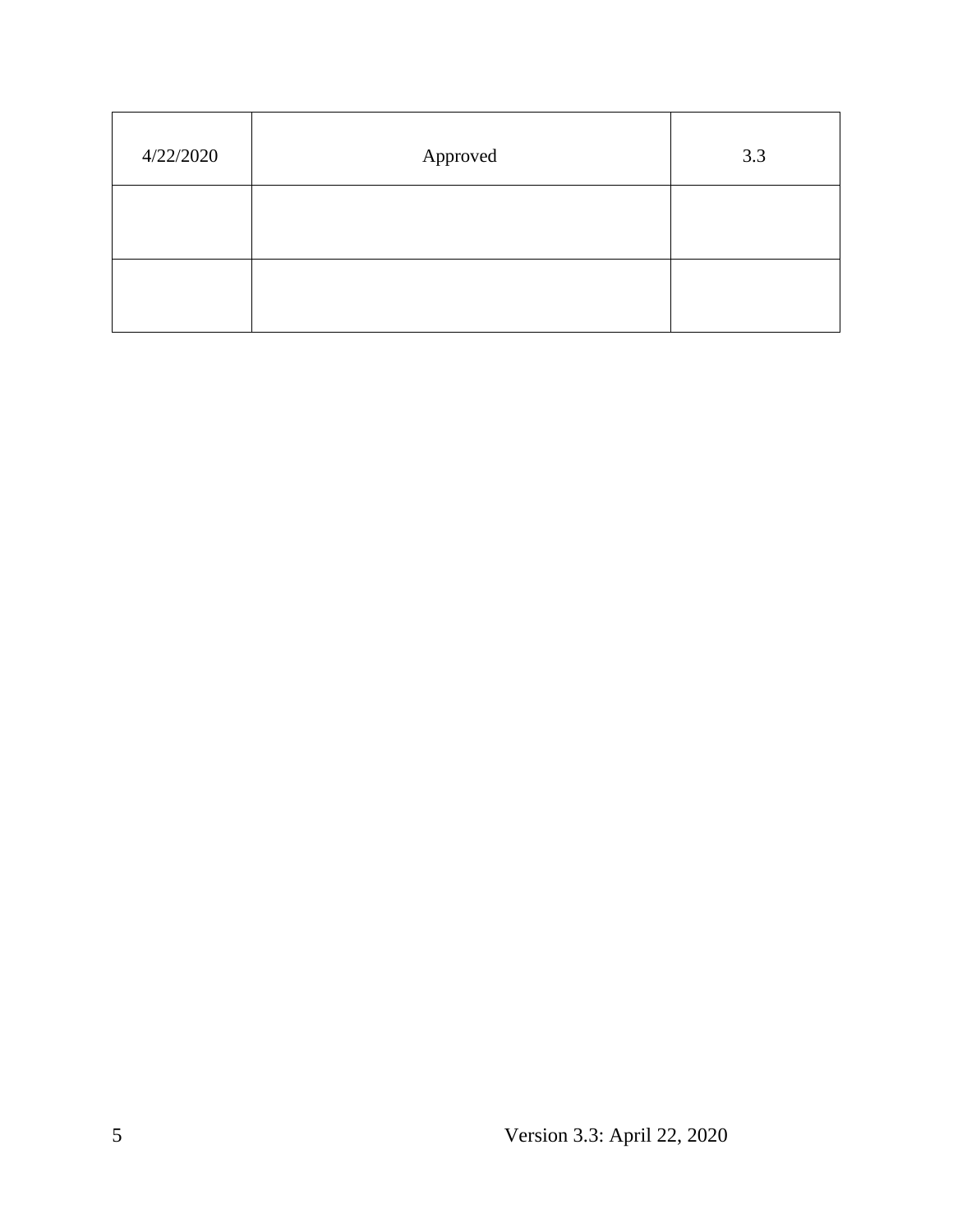## **Table of contents**

#### **SECTION 1.0 PURPOSE OF COLLECTION**

1.1 What legal authority and/or agreements allow GSA to collect, maintain, use, or disseminate the information?

1.2 Is the information searchable by a personal identifier, for example a name or Social Security number? If so, what Privacy Act System of Records Notice(s) applies to the information being collected?

1.3 Has an information collection request (ICR) been submitted to or approved by the Office of Management and Budget (OMB)? If yes, provide the relevant names, OMB control numbers and expiration dates.

1.4 What is the records retention schedule for the information system(s)? Explain how long and for what reason the information is kept.

#### **SECTION 2.0 OPENNESS AND TRANSPARENCY**

2.1 Will individuals be given notice before to the collection, maintenance, use or dissemination and/or sharing of personal information about them? If not, please explain.

#### **SECTION 3.0 DATA MINIMIZATION**

3.1 Why is the collection and use of the PII necessary to the project or system?

3.2 Will the system create or aggregate new data about the individual? If so, how will this data be maintained and used?

3.3 What controls exist to protect the consolidated data and prevent unauthorized access?

3.4 Will the system monitor members of the public, GSA employees, or contractors?

3.5 What kinds of report(s) can be produced on individuals?

3.6 Will the data included in any report(s) be de-identified? If so, how will GSA aggregate or de-identify the data?

#### **SECTION 4.0 LIMITS ON USES AND SHARING OF INFORMATION**

4.1 Is the information in the system, application, or project limited to only the information that is needed to carry out the purpose of the collection, maintenance, use, or dissemination?

4.2 Will GSA share any of the information with other individuals, Federal and/or state agencies, or private sector organizations? If so, how will GSA share the information?

4.3 Is the information collected directly from the individual or is it taken from another source? If so, what is the other source(s)?

4.4 Will the system, application, or project interact with other systems, either within GSA or outside of GSA? If so, what other system(s), application(s) or project(s)? If so, how? If so, is a formal agreement(s) in place?

#### **SECTION 5.0 DATA QUALITY AND INTEGRITY**

5.1 How will GSA verify the information collection, maintenance, use, or dissemination for accuracy and completeness?

#### **SECTION 6.0 SECURITY**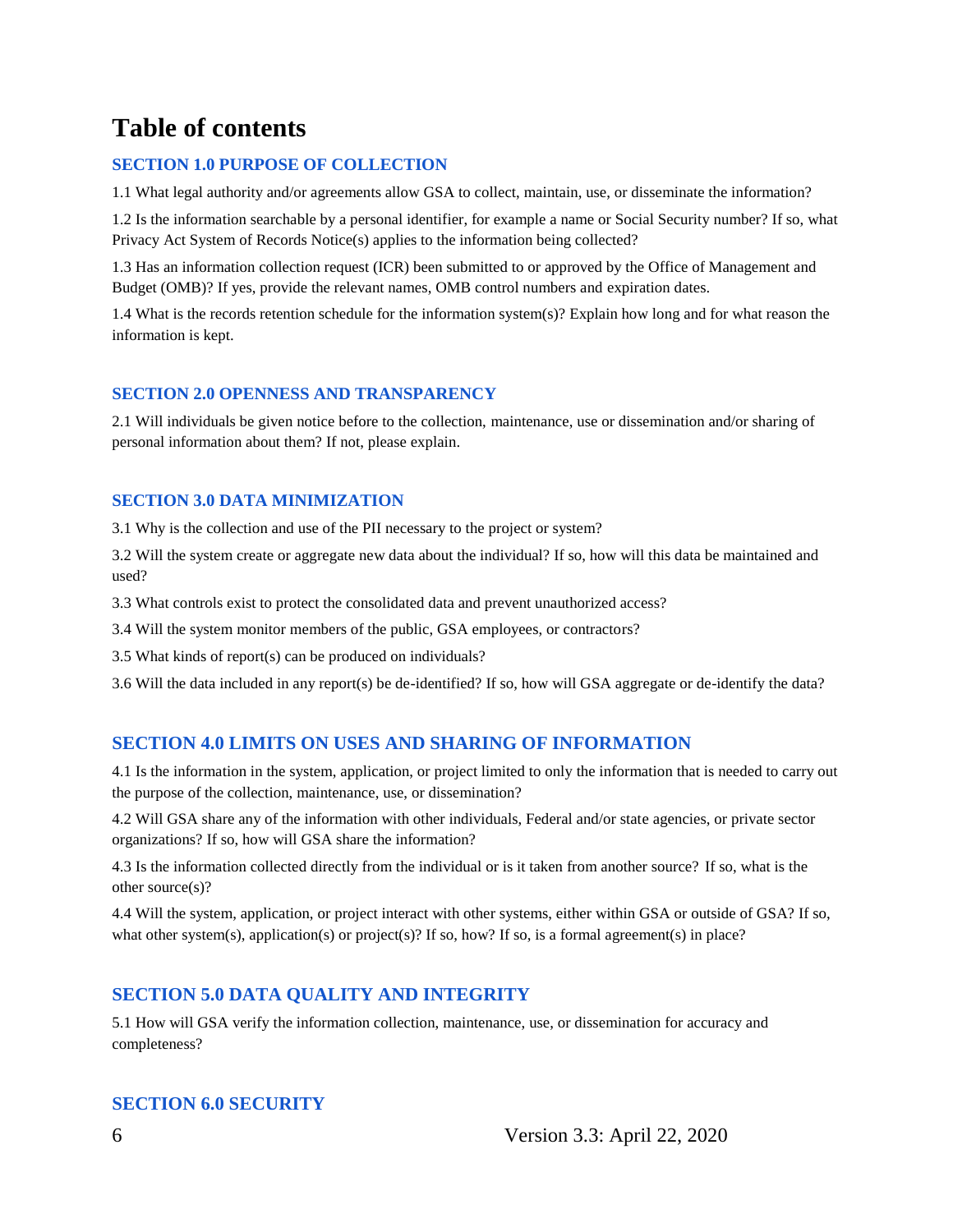6.1 Who or what will have access to the data in the project? What is the authorization process for access to the project?

6.2 Has GSA completed a system security plan (SSP) for the information system(s) supporting the project?

6.3 How will the system be secured from a physical, technical, and managerial perspective?

6.4 Are there mechanisms in place to identify and respond to suspected or confirmed security incidents and breaches of PII? If so, what are they?

#### **SECTION 7.0 INDIVIDUAL PARTICIPATION**

7.1 What opportunities do individuals have to consent or decline to provide information? Can they opt-in or opt-out? If there are no opportunities to consent, decline, opt in, or opt out, please explain.

7.2 What procedures allow individuals to access their information?

7.3 Can individuals amend information about themselves in the system? If so, how?

#### **SECTION 8.0 AWARENESS AND TRAINING**

8.1 Describe what privacy training is provided to users, either generally or specifically relevant to the project.

#### **SECTION 9.0 ACCOUNTABILITY AND AUDITING**

9.1 How does the system owner ensure that the information is being used only according to the stated practices in this PIA?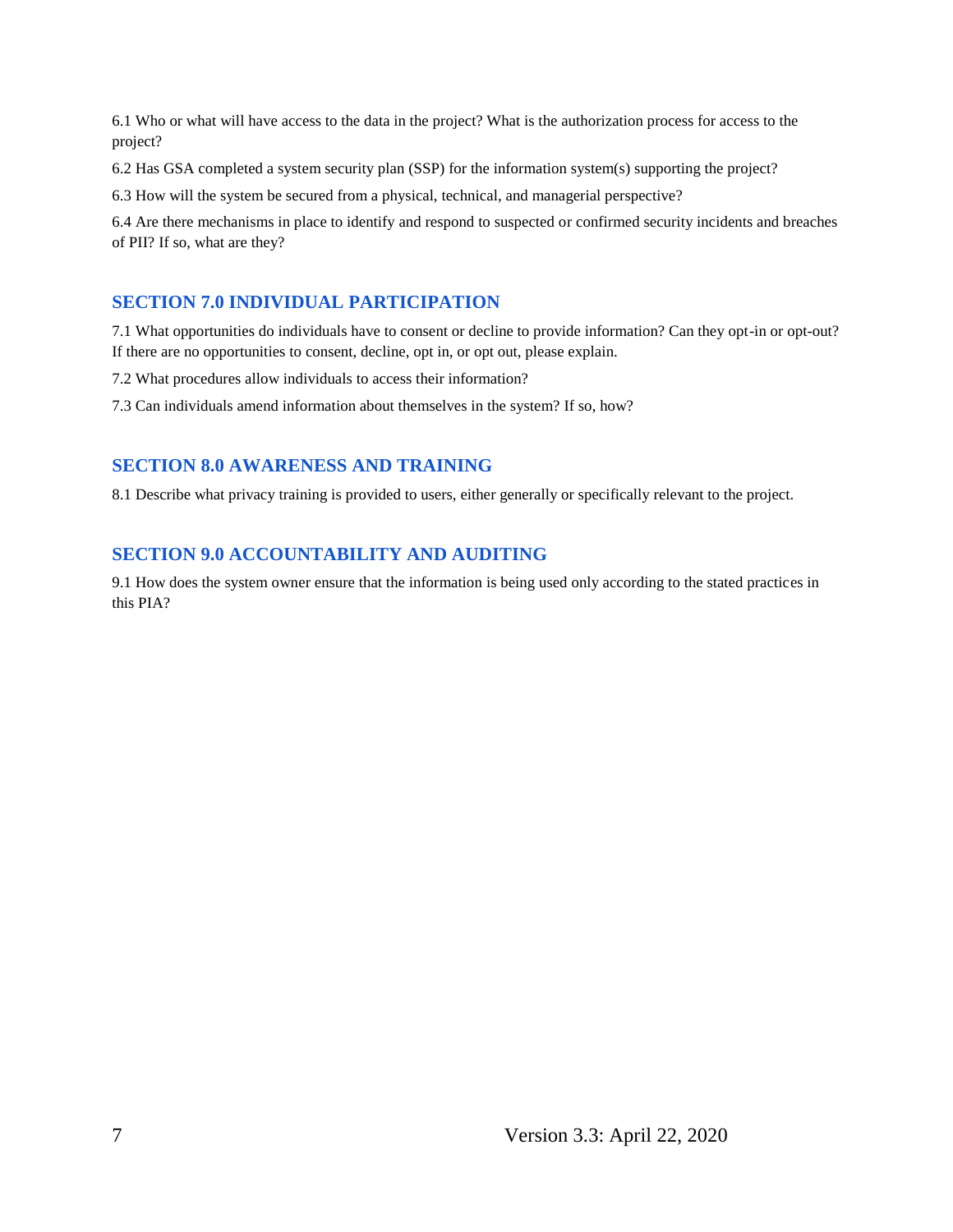#### **Document purpose**

This document contains important details about Ancillary Corporate Applications (ACA)*.* To accomplish its mission GSA IT must, in the course of ACA collect personally identifiable information (PII) about the people who use such products and services. PII is any information $\left[1\right]$ that can be used to distinguish or trace an individual's identity like a name, address, or place and date of birth.

GSA uses Privacy Impact Assessments (PIAs) to explain how it collects, maintains, disseminates, uses, secures, and destroys information in ways that protect privacy. This PIA comprises sections that reflect GSA's [privacy policy](https://www.gsa.gov/website-information/privacy-and-security-notice) and [program goals.](https://www.gsa.gov/portal/category/21419) The sections also align to the Fair Information Practice Principles (FIPPs), a set of eight precepts codified in the Privacy Act of 1974.[2]

#### **A. System, Application, or Project Name:**

See Overview

#### **B. System, Application, or project includes information about:**

Federal employees, contractors, the public

#### **C. For the categories listed above, how many records are there for each?**

See Overview

#### **D. System, application, or project includes these data elements:**

See Overview

### **Overview**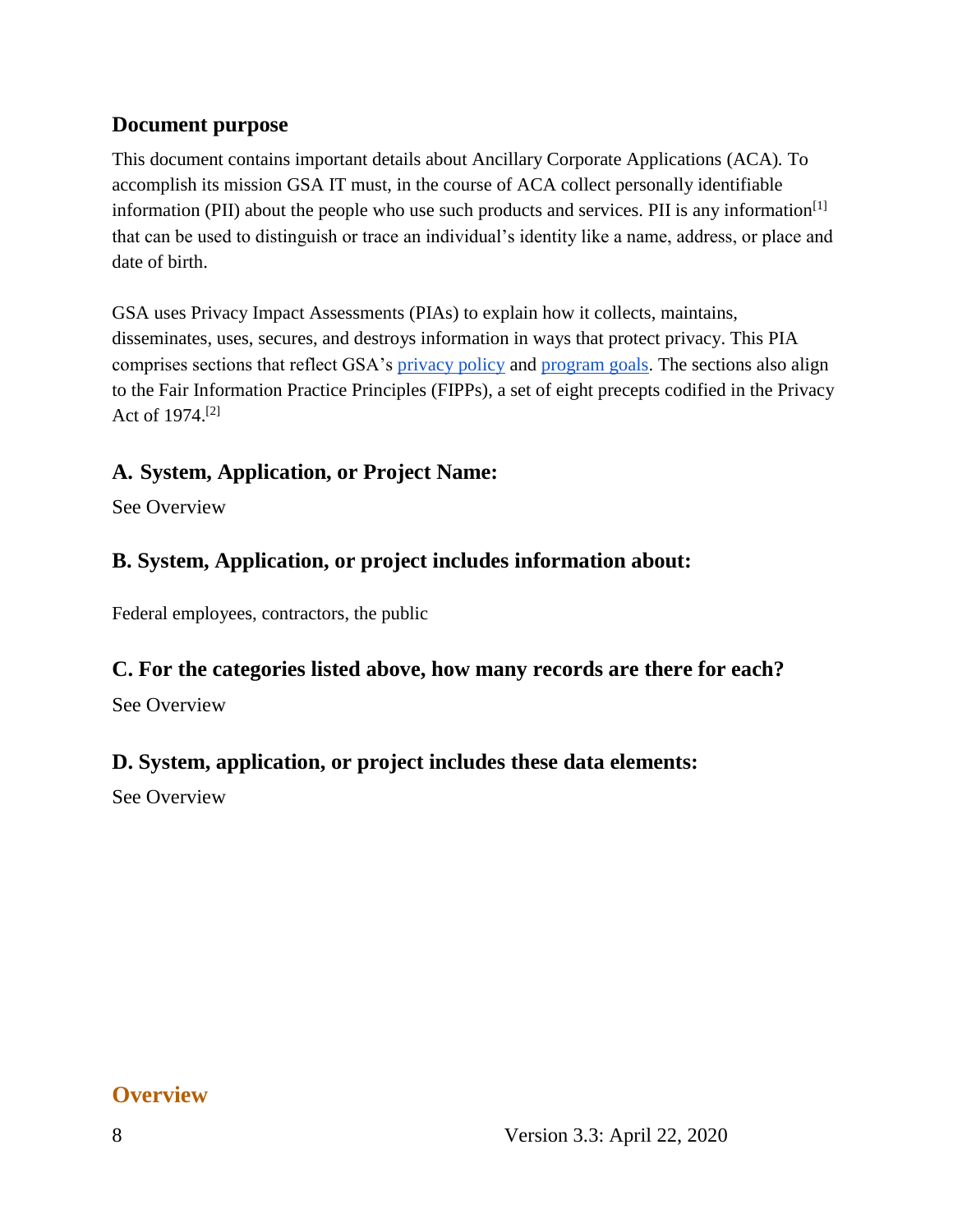The GSA Ancillary Corporate Applications (ACA) system is operated by the Office of Corporate IT Services, FM & HR IT Services Division. The system boundary includes the ancillary systems that support the financial functions of Pegasys, Legacy National Electronic and Accounting Reporting (NEAR) historical data and Financial Management Information System (FMIS), all of which are owned and managed by USDA. These ancillary applications assist in GSA's mission by allowing the Office of the Chief Financial Office users to review, validate, and reconcile transactions in a variety of financial domains such as vendor invoices and accounts payables.

#### **Overview**

The GSA Ancillary Corporate Applications (ACA) system is operated by the Office of Corporate IT Services, FM & HR IT Services Division to support the financial management process which primarily occurs in the United States Department of Agriculture (USDA) system known as Pegasys. GSA's Associate Chief Information Officer of the Office of Corporate IT Services is the Authorizing Official of ACA and all the minor applications that fall under this system. The applications facilitate the financial management processes to improve efficiency and accuracy of the transactions in Pegasys, but none of the applications within ACA are the authoritative financial records.

The following are the applications within ACA that contain data subject to the Privacy Act (Personally Identifiable Information – PII). The summary of each application describes the PII data that is collected and the method(s) of collection.

- **Concessions Accounts Receivable System (CARS)** This application provides read-only access to historical records and no changes are made to the data. In the past CARS, provided accounts receivable tracking, report generation, and management information for concession leases. CARS handles accounting for concession related income (e.g., a cafeteria within a government public building). The amount recorded in CARS is the amount of the check paid by the concession holding company. Personal data may be collected in CARS if a concession is run by an individual as opposed to a company. The system collects the name and address of the concession payer.
- **Check Cancellation** Check Cancellation is a read-only application and provides historical data. The Check Cancellations application was previously used by GSA personnel in the Kansas City Finance Center to import check cancellation files from Treasury and provide data for associates to make appropriate accounting entries. This data was also used in the cash reconciliation process performed by the Pegasys Finance Branch. The data is viewed in Check Cancellation application and compared to Pegasys Cash transactions. Additionally, the application exports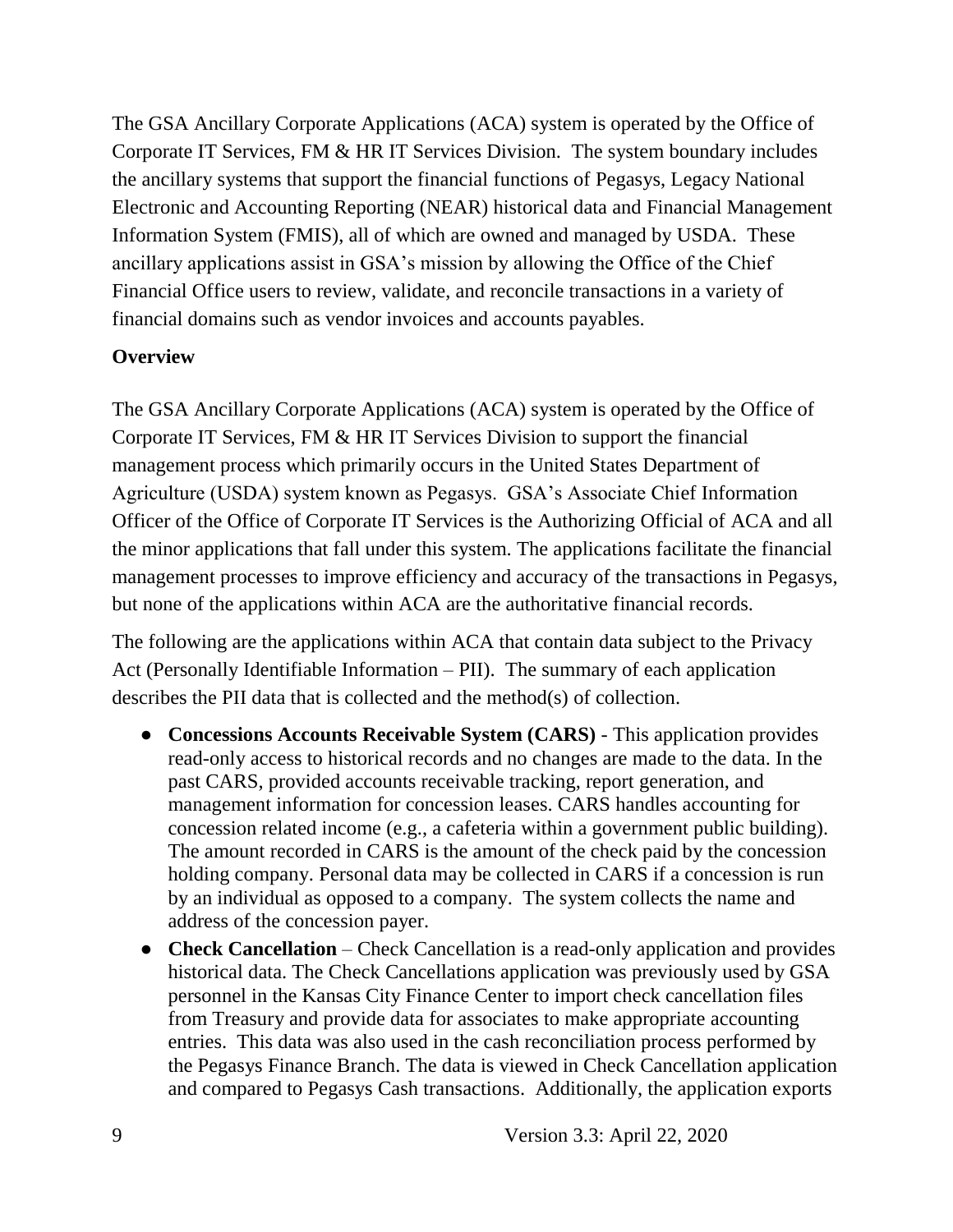a daily Excel file which is manually sent to a mailing list of individuals who require this data to perform their job functions (e.g., GSA accountants). If GSA receives checks from individuals (sole proprietors using their name and personal banking information) then the name and bank account information would be personal data. Most of the transactions however are related to companies and include only company data.

- **Federal Supply Service Payment System (FEDPAY)** The Federal Supply Service Payment System (FEDPAY) provides an automated method for electronically receiving and processing Federal Supply Service purchase orders as well as the subsequent processing of vendor-submitted invoices against those purchase orders. For each invoice processed for payment the FEDPAY system creates a billing record that is passed to the Federal Acquisition Service Pegasys Connect for generating billing records to customers. The FEDPAY system receives all purchase orders electronically from interfacing systems. Vendors may submit invoices to FEDPAY via the Internet, Electronic Data Interchange (EDI), or through the mail. The FEDPAY system consists of user-friendly online menu items, update forms, query forms and reports to input, process, and retrieve transactions easily and quickly such as purchase orders, invoices, claims, receipts, and vendor information. Like other ACA applications, the only personal data collected in FEDPAY occurs when a vendor provides personal information for example if they are a sole proprietor using their name and address for the company. Most of the transactions however are related to companies and include only company data.
- **Invoice Search** Invoice Search is an application that searches for invoices in the Visual Invoice Tracking and Payment (VITAP) system to track paid and delinquent (over 20 days old) invoices. The application allows users to view outstanding and paid invoices in the VITAP and Pegasys systems, view images of invoices, and reject invalid invoices via the web (rejecting an invoice does not delete data, it simply marks it as a rejection. Follow up is then performed to ensure that the invoice is invalid). Users cannot modify data using Invoice Search. It relies on user roles within Pegasys for authentication and the data visible to the user is filtered based on his/her Parent Organization (e.g. GSA). This application provides a key piece of the agencies' overall Accounts Payable workflow process. Invoice images displayed in Invoice Search may contain PII such as addresses, phone numbers, Taxpayer Identification Numbers. The application also displays bank information which could be an individual's if they do not separate their personal and business banking information. Invoice Search does not distinguish personal and business accounts and the same protections are applied to both categories of information.
- **Outlease Accounts Receivable System (OARS)** This application provides readonly access to historical records and no changes are made to the data. GSA outleases space when a long-term Federal rental need is identified but full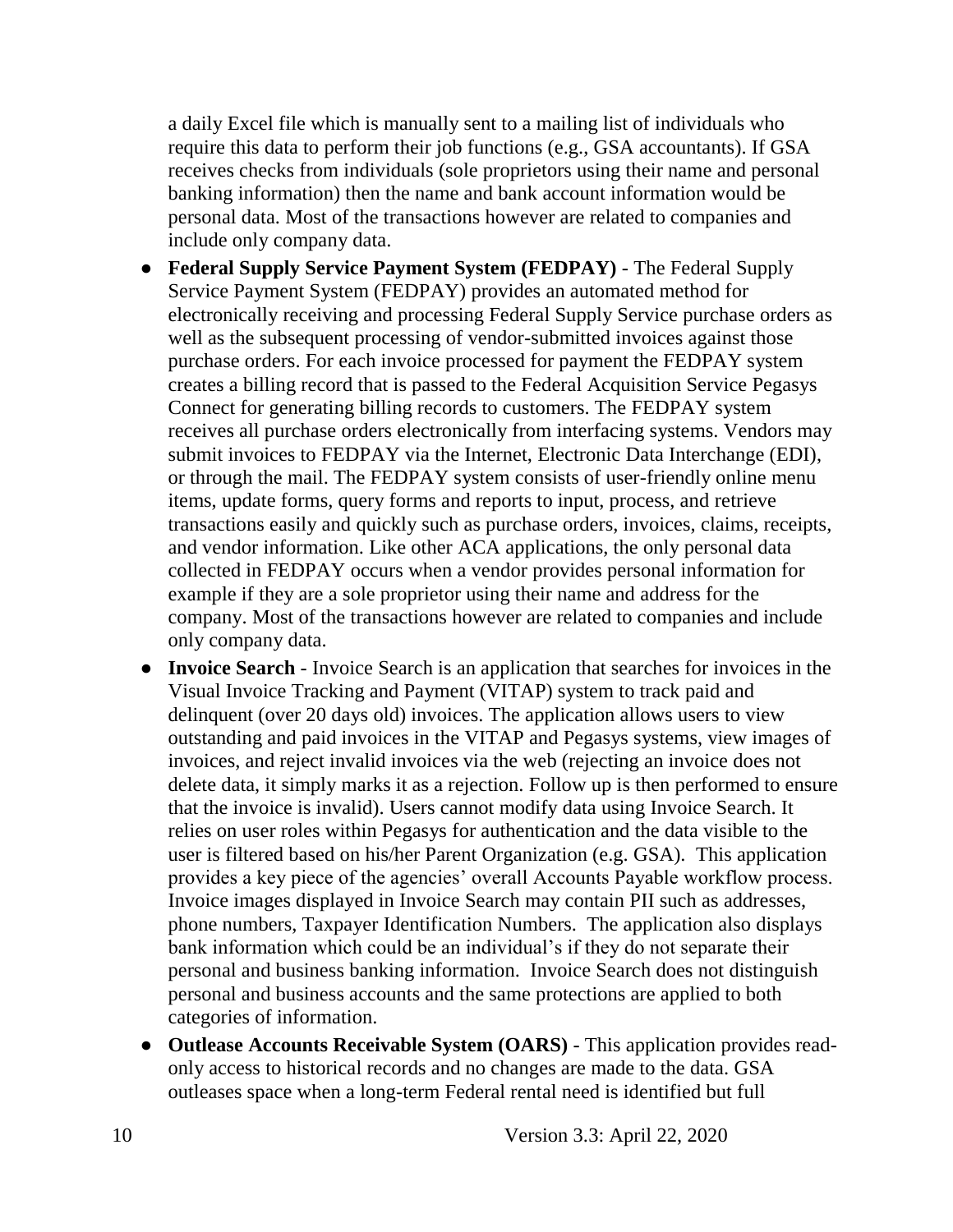utilization of the space is not achievable in the short-term. OARS creates coupon books and tracks receipt of outlease rents in Federal buildings, handles special charges (e.g., cleaning) for a building, and creates sales accounting entries for each income type when an outlease occurs. OARS provides accounts receivable tracking, report generation, and management information for Public Building Services (PBS) leases to non-federal customers. The application can generate monthly receivables reports, reverse out deferred liabilities in the large beginning of month batches, and track the payments of individual accounts on a month by month basis, report on the inventory of spaces being leased by each region, and produce delinquency report on overdue accounts. In addition, OARS has the ability to track the leasing of Historic Buildings separately. OARS processes and records data that could be used to identify individuals such as billing names, addresses, contract numbers, and history of payments.

- **Pegasys Online Disbursement Review (POLDR)** Pegasys Online Disbursement Review (POLDR) provides the Financial Operations Division a consolidated view of matched documents including purchase orders, receiving reports, invoices, and payment authorizations in order to expedite the approval or disapproval of payments in Pegasys. POLDR pulls together all four views into four quadrants of a single screen so that the Financial Analyst can review the Payment prior to certification. Users review invoice, purchase orders, receiving reports, information from payment documents in Pegasys within the four quadrants. Users review documents to approve or cancel payments. When a payment is approved, the approval is linked to a scanned image from VITAP to copy the actual invoice. The approval occurs in POLDR and is then sent to Pegasys. VITAP feeds information into POLDR. If a payment is rejected, it creates an exception in VITAP, so that the issue can be resolved by the Financial Analysts. POLDR displays data from Pegasys to include: Vendor Code/TIN , Vendor Address Code, DUNS Number, Vendor name, Remit to Address, Vendor Account Numbers, Invoice Number, Invoice Amount, Receipt acceptance data. POLDR contains vendor bank account information including account and routing numbers. The use of personal data is minimal but possible.
- **Utility Payment Profile System (UPPS)** The Utility Payment Profile System was developed to track and pay GSA utility bills and create projections of future utility payments. UPPS produces a file of utility payment information for the PBS-IS EUAS system and provides a report that identifies utility bill payments that are out of tolerance with PBS building energy usage profiles. The application is used to process utility payments, setting up utility accounts, and paying invoices. UPPS is also used for setting up monthly profiles (monthly accruals). This application supports PBS and all utilities except telephone bills. UPPS technicians have scanners that scan the physical copies of bills from electric, water, and gas companies. These bills are usually received by mail for all GSA owned property. When invoice is received, payment is entered in UPPS to post. Then scanned in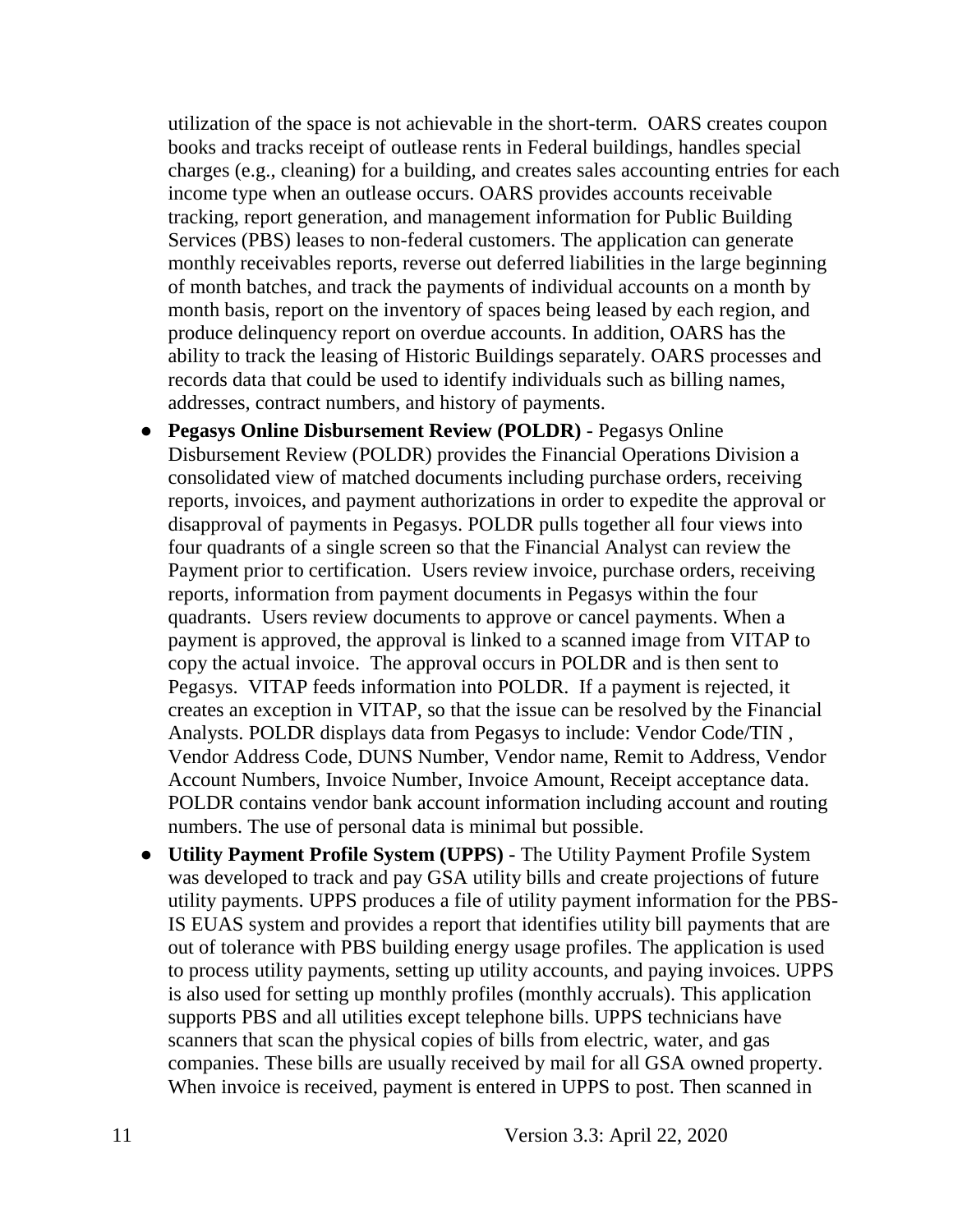batches, and then sent to Pegasys, through a VITAP output process. Pegasys feeds vendor information into UPPS. The data also contains invoice numbers and customer name. There is currently a plan to migrate the UPPS application to another 3rd party system.

- **Utilities System** The Utility System was developed to track and pay GSA utility bills and generate projections of utility payments. It is a .Net Web application that provides access to the information in the UPPS tables. Utilities System allows users to query the UPPS tables in a read only mode. The application allows users to reconcile payments that are out of tolerance with PBS building energy usage profiles and random sample reports. Additionally the app is used for approximately one month a year to do updates to Payment Profiles used by UPPS for the following fiscal year. These do not affect payments; the profiles are used for projecting accruals and out of tolerance variances. This system is a read-only reporting system and does not collect data. It reports on data in the UPPS system. It displays master data that includes vendor identifiers and billing records.
- **Visual Invoice Tracking and Payment (VITAP)** The Visual Invoice Tracking and Payment (VITAP) application is a front end accounts payable matching system that provides a variety of functionality for the Federal Acquisition Service (FAS) and Public Building Service business lines. VITAP provides data for two of the OCFO Web applications: Web Vendors and Invoice Search. It also provides interfaces for UPPS utility payment data to flow into Pegasys. External customers use Web Vendor to submit invoices via the web. Invoice hardcopies are scanned and entered into ImageNow. VITAP provides the interface between the FAS feeder systems (Online Management Information System (OMIS), Regional Business Application (RBA), and Telecommunications Order and Pricing System (TOPS)), document matching, validation, and processing, exception processing, workflow routing, invoice tracking, obligations processing, payment, accruals document management for unprocessed documents, transaction history, and Pegasys. VITAP automatically performs a match on the electronic and scanned documents and generates the appropriate accounting entries to be batched and transmitted to Pegasys. Some of the key functions that VITAP performs are invoice tracking, email notifications, report generation, and management information. VITAP uses the following information from a feed from Pegasys: Vendor Name, Tax Identification Number / Social Security Number, Address, email address. The vendor name and SSN only comes in as personal data where a vendor is a sole proprietor using their personal information for business purposes.
- **Web Vendor** The Web Vendor application allows GSA Vendors to search for their Purchase Orders (POs), past and pending payments, status of invoices, and to submit new invoices electronically. Web Vendor can only be used for invoices processed via VITAP. GSA vendors access the application via the Internet. The vendors can create the electronic invoices only against the POs found in the Pegasys PO table. All the submitted information is saved in the VITAP database.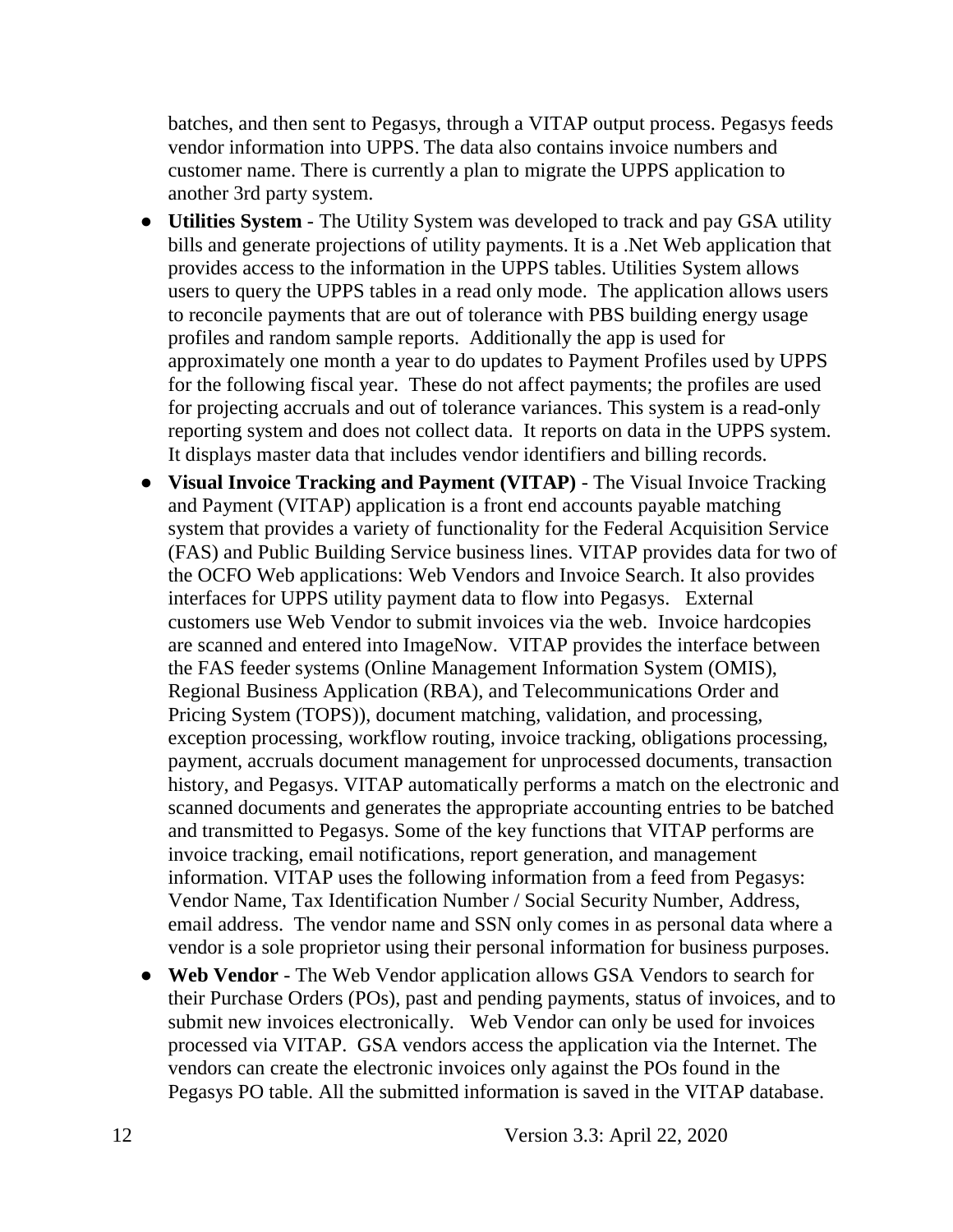The process is automated. Vendors submit the electronic invoice via the website and the details are saved to the VITAP database, and related images are stored on the web server. An automatic back-end process runs and imports these invoice details into the Pegasys Invoice Table in VITAP and moves the related image files to ImageNow. Web Vendor captures the following potentially personal data; Vendor Name, email, phone number, TIN numbers . The vendor name, phone, and email address only comes in as personal data where a vendor is a sole proprietor using their personal information for business purposes.

#### **SECTION 1.0 PURPOSE OF COLLECTION**

*GSA states its purpose and legal authority before collecting PII.*

#### **1.1 What legal authority and/or agreements allow GSA to collect, maintain, use, or disseminate the information?**

48 CFR 1232.7002 Invoice and Voucher review and approval – provides for the collection of invoices for contracts and the review of these by the government for the purpose of receiving payments from vendors using Federal space and for receiving invoices for payment.

Vendors who use their SSNs rather than a Tax Identification Number (TIN) introduce personal data into ACA. ACA is used to manage financial processes that are geared towards Accounts Payable and Accounts Receivable workflows.

### **1.2 Is the information searchable by a personal identifier, for example a name or Social Security Number? If so, what System of Records Notice(s) apply/applies to the information?**

The applications that collect individual data ancillary to the billing and accounts receivable process and only where individuals are using personal information for business purposes. The records collected in ACA are related to invoices and accounts receivables. When companies are sole proprietorships and the owner does not have a separate Tax Identification Number (TIN) from the Internal Revenue Service that is not their Social Security Number (SSN), the records may contain multiple possible personal information to include: person's name, SSN, home address (if they do not have a separate business address), home phone, and e-mail address. The number of records containing PII is a small percentage of the overall record set and Pegasys has a process from replacing an SSN entered by a vendors with an "S" vendor code.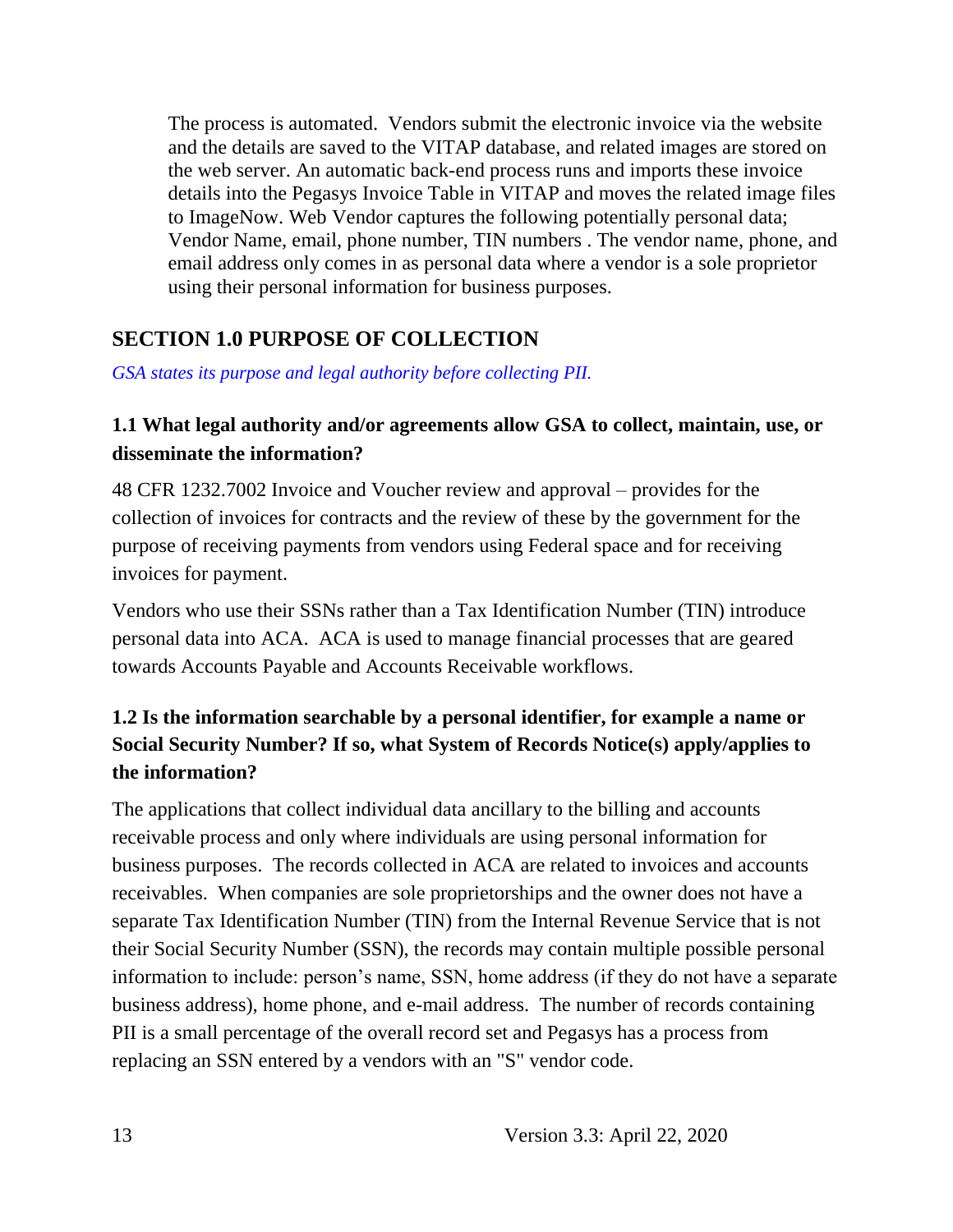Analysis is performed by the user and not the application. The data analyzed is related to reconciliation of the information displayed in these applications versus data in the Accounts Payable or Accounts Receivable modules within USDA's Pegasys system.

Applications receive data from Pegasys as the official system of record for financial transactions. Data such as the vendor information can be retrieved from Pegasys. Therefore, the ways in which Pegasys handles the TIN or SSN determines which data is passed on to these applications as noted in Section 1 of this document. These applications can also flow data to Pegasys, for example, in the case of Web Vendor. The actual individual / personal information such as the vendor registration information is not passed on to Pegasys. The vendors must already be in the Pegasys system and that system is the authoritative source of the vendor information.

Individuals can decrease the potential risk to their privacy by obtaining and using an TIN instead of their SSN when doing business with the government. The SORN identifies that the vendor code is used for retrieval as well as the vendor's name.

This PIA will be posted to the GSA privacy site here -

<https://www.gsa.gov/portal/content/102237> . The Pegasys SORN which covers this data will be replaced here - [https://www.federalregister.gov/documents/2013/12/31/2013-](https://www.federalregister.gov/documents/2013/12/31/2013-31308/privacy-act-of-1974-notice-of-an-updated-system-of-records) [31308/privacy-act-of-1974-notice-of-an-updated-system-of-records](https://www.federalregister.gov/documents/2013/12/31/2013-31308/privacy-act-of-1974-notice-of-an-updated-system-of-records) with updates to rename it and align with the information in this PIA.

### **1.3 Has an Information Collection Request (ICR) been submitted to or approved by the Office of Management and Budget (OMB)? If yes, provide the relevant names, OMB control numbers, and expiration dates.**

The information in these systems are not collected from the public and thus are not subject to the Paperwork Reduction Act.

### **1.4 Has a records retention schedule been approved by the National Archives and Records Administration (NARA)? Explain how long and for what reason the information is retained.**

The Pegasys financial records are the system of record, but GSA currently maintains the ACA records indefinitely. At a minimum NARA requires retention for at least 6 years after contracts expire for financial management records.

Financial records are retained per National Archives and Records Administration (NARA) standards for at least six years. The ACA records may be retained online longer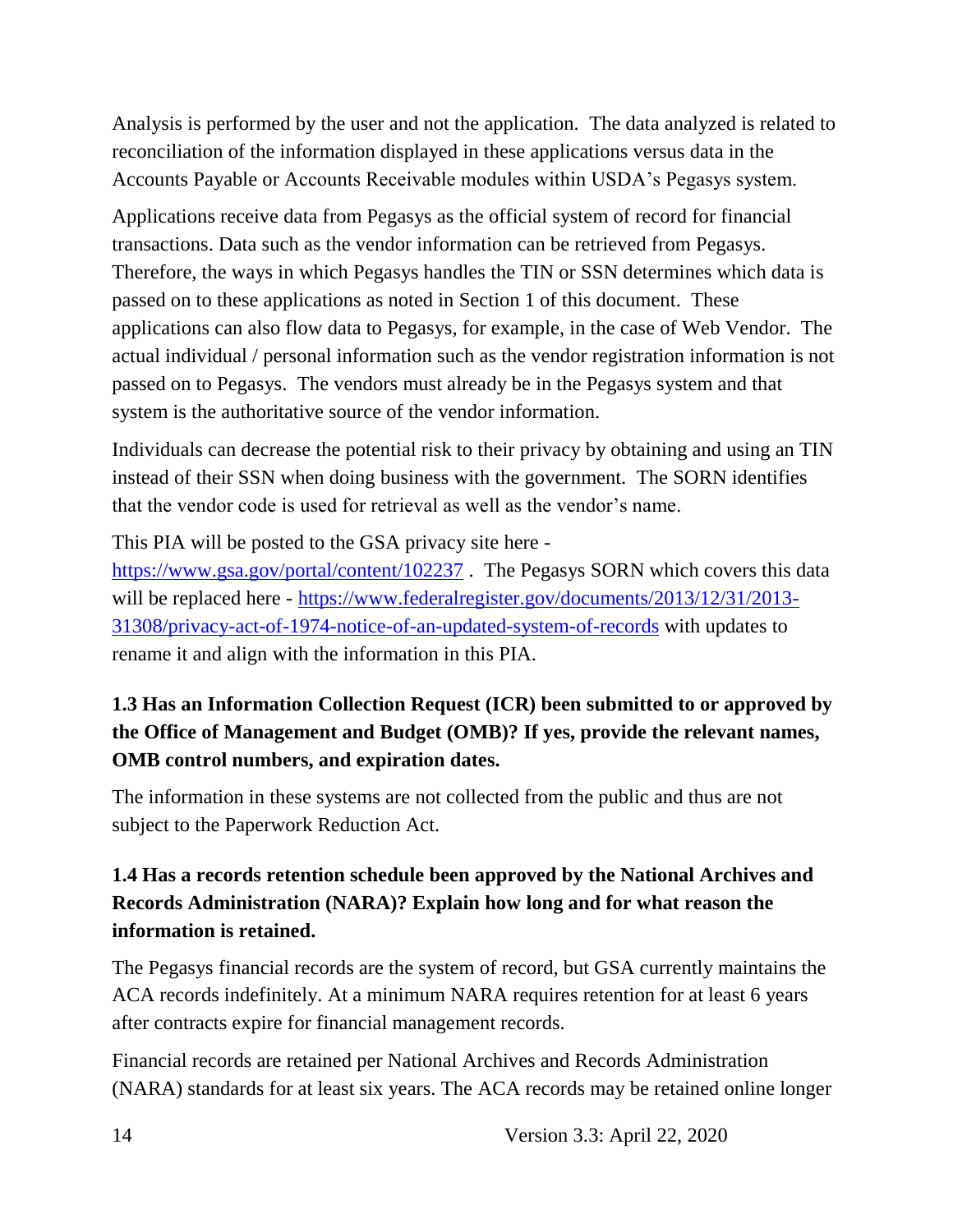for historical reviews, but at a minimum will be retained six years. Pegasys is the system or record for the financial data however.

#### **SECTION 2.0 OPENNESS AND TRANSPARENCY**

*GSA is open and transparent. It notifies individuals of the PII it collects, maintains, uses or disseminates as well as how it protects and shares it. It provides straightforward ways for individuals to learn how GSA handles PII.*

#### **2.1 Will individuals be given notice before the collection, maintenance, use or dissemination of personal information about themselves? If not, please explain.**

This PIA will be posted to the GSA privacy site here <https://www.gsa.gov/portal/content/102237> . The Pegasys SORN which covers this data will be replaced here - [https://www.federalregister.gov/documents/2013/12/31/2013-](https://www.federalregister.gov/documents/2013/12/31/2013-31308/privacy-act-of-1974-notice-of-an-updated-system-of-records) [31308/privacy-act-of-1974-notice-of-an-updated-system-of-records](https://www.federalregister.gov/documents/2013/12/31/2013-31308/privacy-act-of-1974-notice-of-an-updated-system-of-records) with updates to rename it and align with the information in this PIA.

The following SORN captures the records discussed in this PIA: [https://www.federalregister.gov/documents/2006/10/16/E6-17069/privacy-act-of-1974](https://www.federalregister.gov/documents/2006/10/16/E6-17069/privacy-act-of-1974-notice-of-a-new-system-of-records) [notice-of-a-new-system-of-records](https://www.federalregister.gov/documents/2006/10/16/E6-17069/privacy-act-of-1974-notice-of-a-new-system-of-records)

#### **SECTION 3.0 DATA MINIMIZATION**

*GSA limits PII collection only to what is needed to accomplish the stated purpose for its collection. GSA keeps PII only as long as needed to fulfill that purpose.*

#### **3.1 Why is the collection and use of the PII necessary to the system, application, or project?**

The ACA applications use the vendor information to connect the company with the purchases and/or the invoices in the financial system. Vendor POC information is used to communicate with vendors (phone and e-mail) and the TIN is used as an identifier in the Pegasys financial system for reporting data to the IRS. The TIN is shown in these applications in order to authoritatively match with records in Pegasys since vendor names can have overlaps.

**Privacy Risk:** Is there a potential risk of PII being shared to Pegasys without authorization?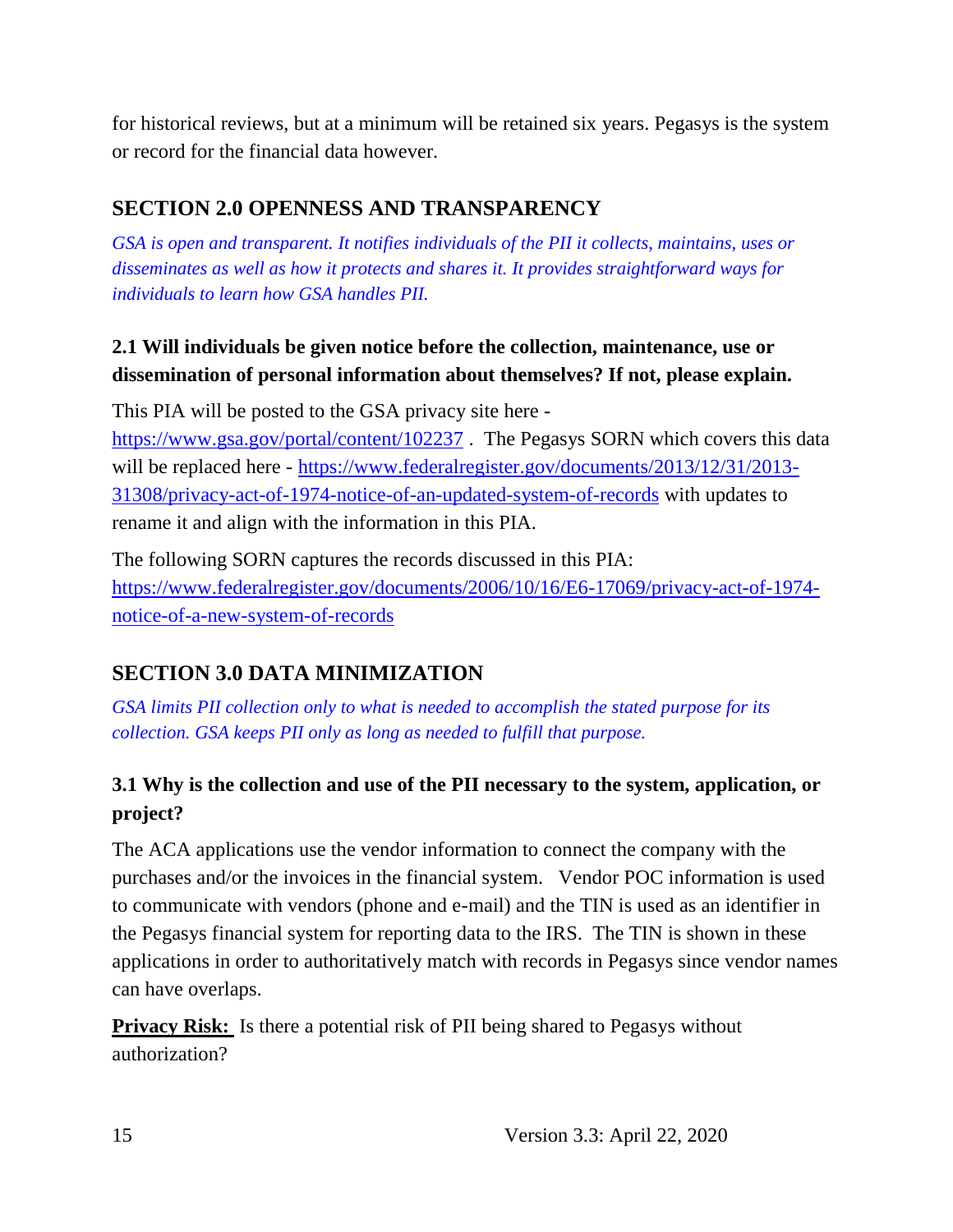**Mitigation:** No. The only data from ACA that is shared with Pegasys is related to financial transactions. Pegasys contains the relevant vendor information.

#### **3.2 Will the system, application, or project create or aggregate new data about the individual? If so, how will this data be maintained and used?**

The applications do simple queries on the Vendor Code (usually a TIN) and names, but not detailed analysis or calculations. The applications do not perform complex analysis but users will match data and store new information. For example, Web Vendor allows users to submit an invoice against a matching purchase order. Another example is VITAP's ability to generate accounting entries based on submitted documents.

#### **3.3 What protections exist to protect the consolidated data and prevent unauthorized access?**

ACA shares data with Pegasys through the VITAP interfaces with Pegasys. FEDPAY also interfaces to Pegasys through the Secure Transfer Service. There is a signed Interconnection Security Agreement and Memorandum of Understanding between GSA and USDA for the data exchanges that occur. In particular the ACA applications obtain the vendor information (which can contain personal information) from Pegasys.

#### **3.4 Will the system monitor the public, GSA employees, or contractors?**

The system does not collect any information in identifiable form (personal data/information) on government employees.

The system does collect information in identifiable form on the general public

The applications do not use data from commercial / public sources.

#### **3.5 What kinds of report(s) can be produced on individuals?**

The primary purpose of these applications is to allow end users to cross-reference data across financial applications and data. The accuracy is confirmed by these end users, not through automated means. The Pegasys system at USDA remains the authoritative source for financial transactions and these applications assist in the financial workflow.

#### **3.6 Will the data included in any report(s) be de-identified? If so, what process(es) will be used to aggregate or de-identify the data?**

16 Version 3.3: April 22, 2020 The applications do simple queries on the Vendor Code (usually a TIN) and names, but not detailed analysis or calculations. The applications do not perform complex analysis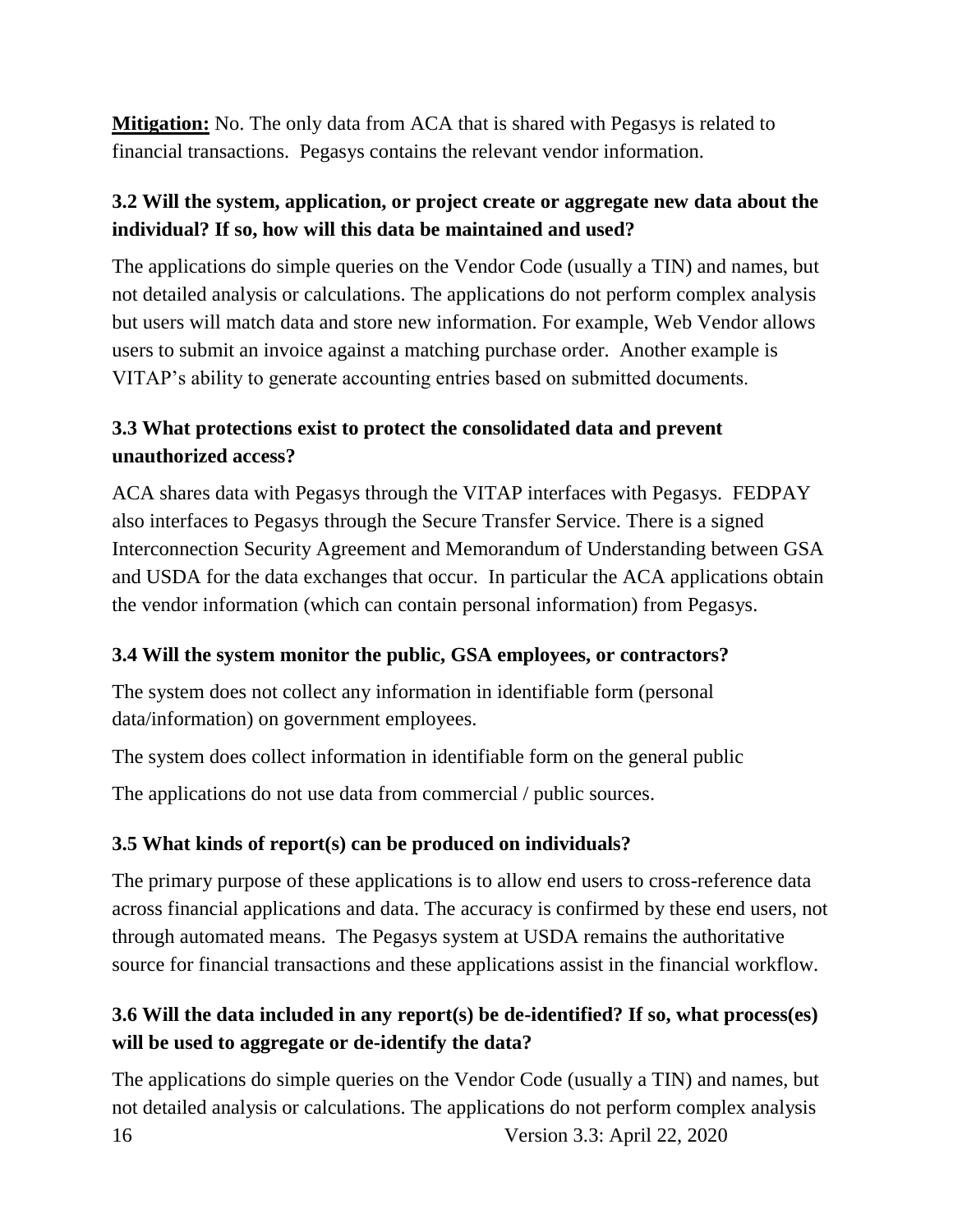but users will match data and store new information. For example, Web Vendor allows users to submit an invoice against a matching purchase order. Another example is VITAP's ability to generate accounting entries based on submitted documents.

### **SECTION 4.0 LIMITS ON USING AND SHARING INFORMATION**

*GSA publishes a notice about how it plans to use and share any PII it collects. GSA only shares PII in ways that are compatible with the notice or as stated in the Privacy Act.*

### **4.1 Is the information in the system, application, or project limited to only the information that is needed to carry out the purpose of the collection?**

**Privacy Risk:** Is there a potential risk of PII being shared to Pegasys without authorization?

**Mitigation:** No. The only data from ACA that is shared with Pegasys is related to financial transactions. Pegasys contains the relevant vendor information.

#### **4.2 Will GSA share any of the information with other individuals, federal and/or state agencies, or private-sector organizations? If so, how will GSA share the information?**

All MOUs are reviewed by the system owner, program manager, Information System Security Officer, Information Owner, and counsel and then sent to A&A Review Team for formal review.

ACA tracks the transmission of data to Pegasys in audit logs that contain information compliant with GSA's audit log procedures.

The Pegasys SORN for GSA (GSA/PPFM-11) is being updated to indicate that Pegasys has moved to USDA and ACA shares data between the two systems.

### **4.3 Is the information collected directly from the individual or is it taken from another source? If so, what is the other source(s)?**

The ACA applications receive vendor data from Pegasys. Web Vendor users with administrative rights for their company can register other users from the company. The information captured for those users is their name and e-mail address.

The data provided from ACA to Pegasys is not the personal data and is not shareable. For example, ACA (in VITAP) may create accounting lines in Pegasys against purchases in the system. This information is not shareable and does not contain personal data.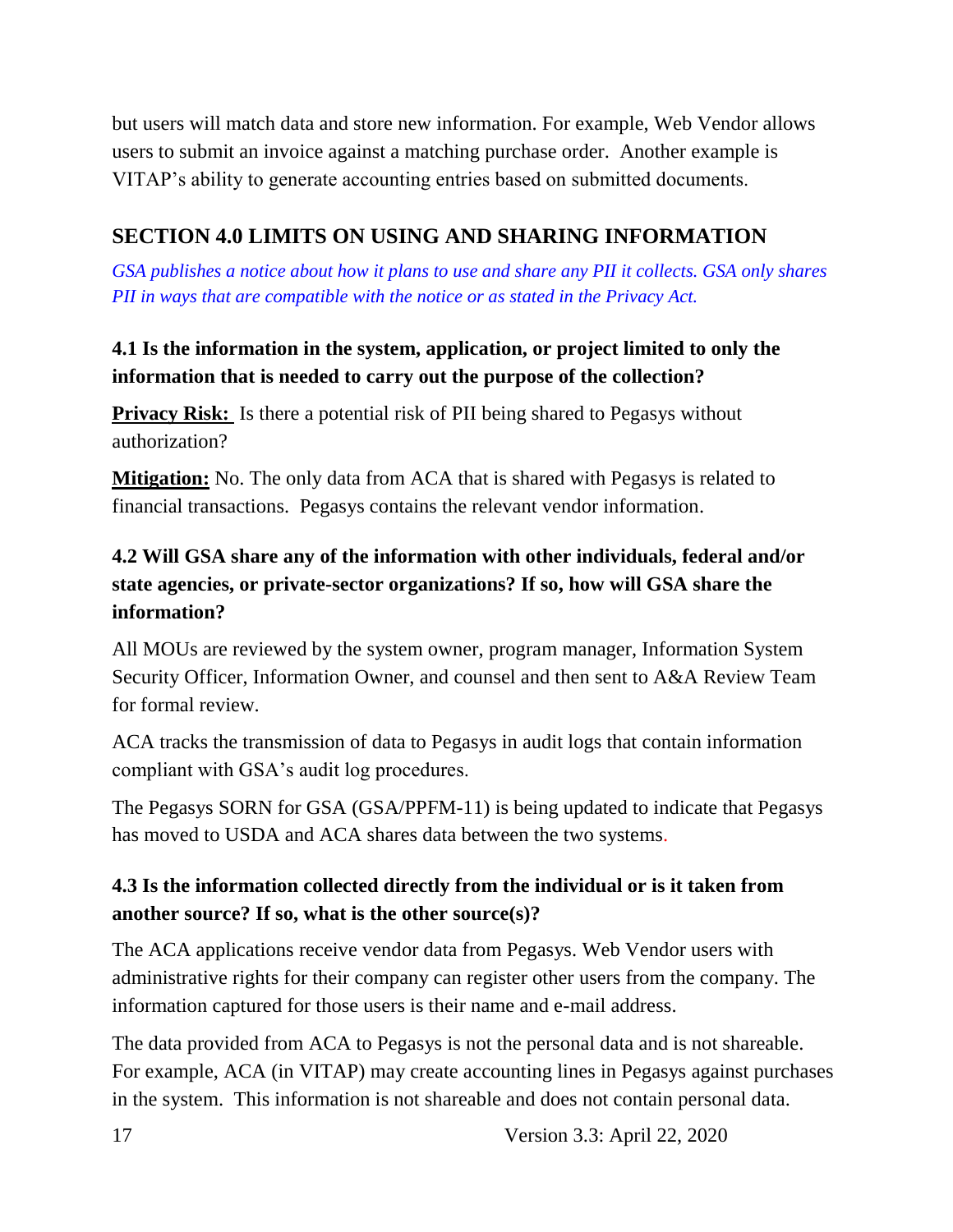#### **4.4 Will the system, application, or project interact with other systems, applications, or projects, either within or outside of GSA? If so, who and how? Is a formal agreement(s) in place?**

Data is shared between this system and Pegasys. It is a two-way interface, but personal data is only shared from Pegasys to ACA. ACA does not provide updates of the personal data back to Pegasys.

## **SECTION 5.0 DATA QUALITY AND INTEGRITY**

*GSA makes reasonable efforts to ensure that all PII it maintains is accurate, relevant, timely, and complete.*

#### **5.1 How will the information collected, maintained, used, or disseminated be verified for accuracy and completeness?**

The applications that collect individual data ancillary to the billing and accounts receivable process and only where individuals are using personal information for business purposes. The records collected in ACA are related to invoices and accounts receivables. When companies are sole proprietorships and the owner does not have a separate Tax Identification Number (TIN) from the Internal Revenue Service that is not their Social Security Number (SSN), the records may contain multiple possible personal information to include: person's name, SSN, home address (if they do not have a separate business address), home phone, and e-mail address. The number of records containing PII is a small percentage of the overall record set and Pegasys has a process from replacing an SSN entered by a vendors with an "S" vendor code.

Analysis is performed by the user and not the application. The data analyzed is related to reconciliation of the information displayed in these applications versus data in the Accounts Payable or Accounts Receivable modules within USDA's Pegasys system.

Applications receive data from Pegasys as the official system of record for financial transactions. Data such as the vendor information can be retrieved from Pegasys. Therefore, the ways in which Pegasys handles the TIN or SSN determines which data is passed on to these applications as noted in Section 1 of this document. These applications can also flow data to Pegasys, for example, in the case of Web Vendor. The actual individual / personal information such as the vendor registration information is not passed on to Pegasys. The vendors must already be in the Pegasys system and that system is the authoritative source of the vendor information.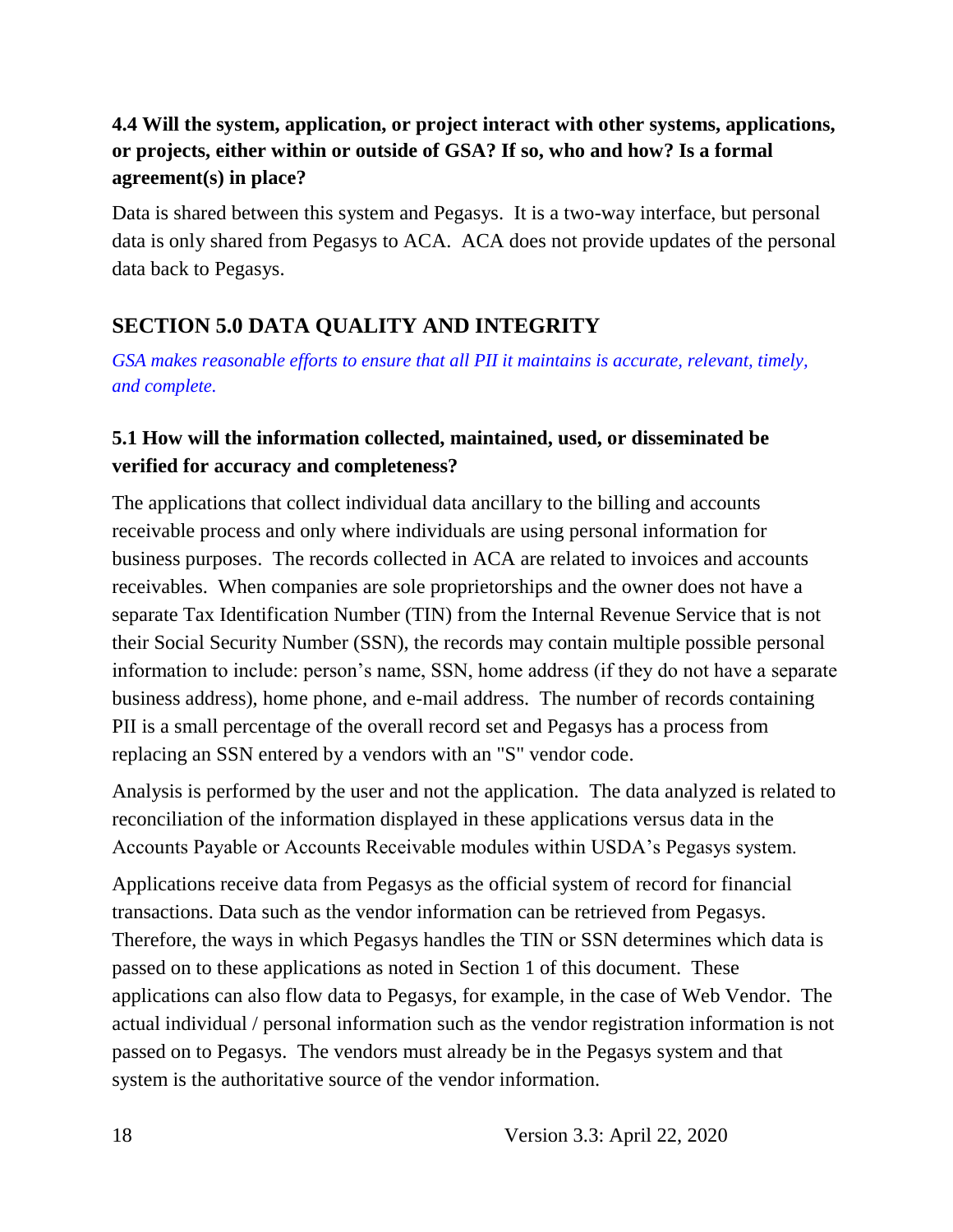### **SECTION 6.0 SECURITY**

*GSA protects PII from loss, unauthorized access or use, destruction, modification, or unintended or inappropriate disclosure.*

#### **6.1 Who or what will have access to the data in the system, application, or project? What is the authorization process to gain access?**

Users for all of the applications listed in this PIA, except for FEDPAY for vendors and Invoice Search, request access to the system using GSA's Enterprise Access Request System (EARS). EARS forces the user to specify the roles they are requesting. Each request from a potential end user is reviewed by an approval workflow which complies with the GSA IT Procedural Guide for access control. The minimum workflow requires approval of the applicant's supervisor prior to a system administrator adding the user into the role requested.

Invoice Search users are controlled through the USDA Pegasys account management process and roles are assigned in the Pegasys system by the USDA administrators.

FEDPAY for non-Government users are not approved through EARS but are approved by the vendor points of contact, i.e. the person appointed by each vendor to approve such requests.

The roles define whether the user has read-only or write privileges. The read/write privileges may change for different drawers in the system.

#### **6.2 Has GSA completed a System Security Plan (SSP) for the information system(s) or application?**

The Ancillary Corporate Applications (ACA) FISMA system was approved with an Authority to Operate (ATO) on September 21, 2016 and is in the process of being renewed. The system is a Moderate system and will be approved for three years on or before September 20, 2017.

#### **6.3 How will the system or application be secured from a physical, technical, and managerial perspective?**

Role-based access is applied and enforced so personal data cannot be exposed to individuals who do not have a need to know.

The ACA applications are in a Moderate FISMA boundary with role-based access that is reviewed by system owners. An interconnection agreement is in place with USDA for the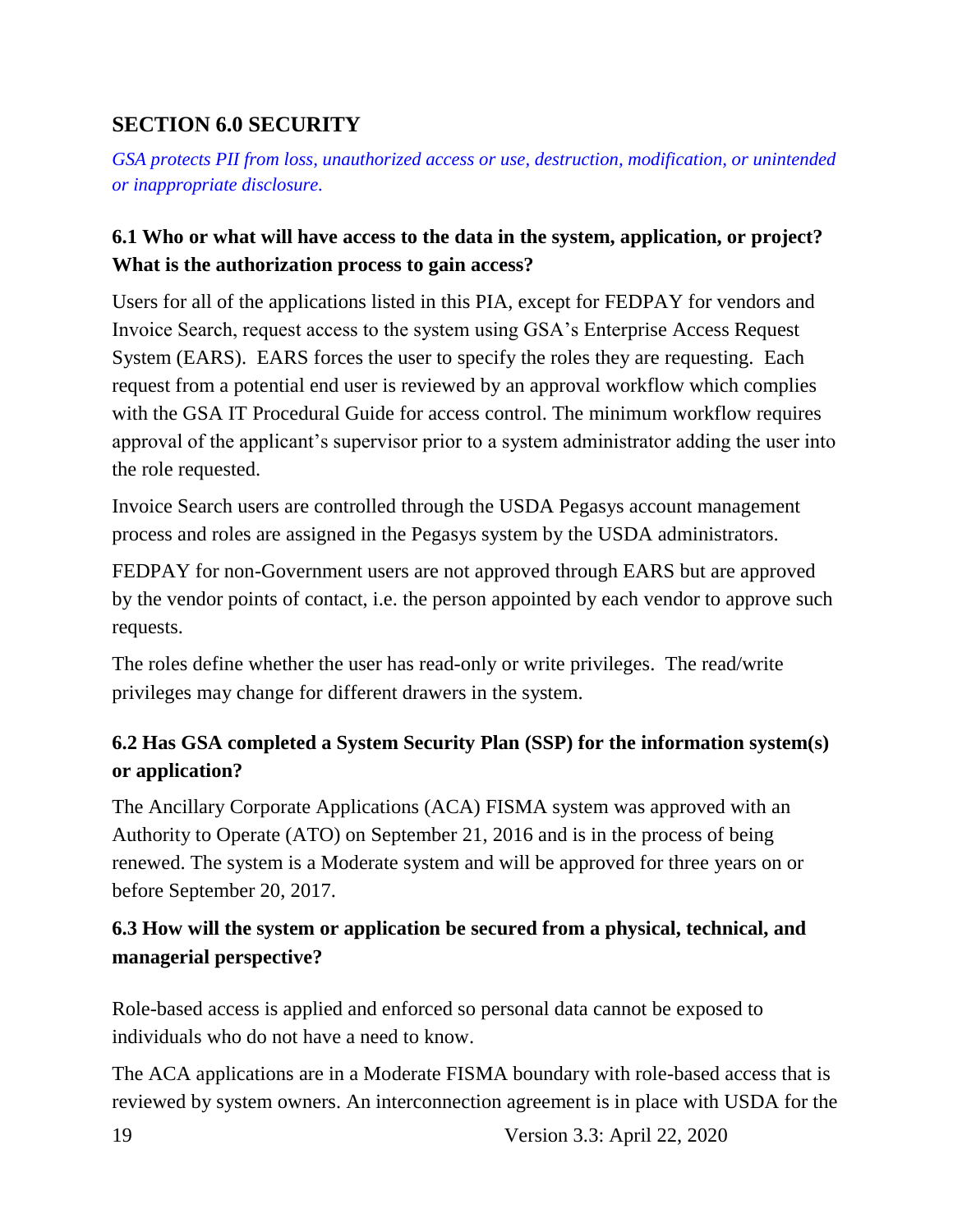Pegasys system to share vendor information with ACA. This ensures a secure connection with only the data required being shared between the two systems.

#### **6.4 Are there mechanisms in place to identify and respond to suspected or confirmed security incidents and breaches of PII? If so, what are they?**

Audit log reviews are performed when suspicious activity is detected or a security incident has been reported.

### **SECTION 7.0 INDIVIDUAL PARTICIPATION**

*GSA provides individuals the ability to access their PII and to correct or amend it if it is inaccurate. If GSA exempts a system or program from access, amendment and other provisions of the Privacy Act, it notifies the public of that exemption.*

### **7.1 What opportunities do individuals have to consent or decline to provide information? Can they opt-in or opt-out? If there are no opportunities to consent, decline, opt in, or opt out, please explain.**

Individuals do not use the applications that are the subject of this PIA. The individuals whose data is captured in ACA consent to use their information when signing contracts with GSA or leasing GSA facilities. The data collected is intended to be vendor data and it is the individual's choice to use their personal information instead of applying for a company Employer Identification Number from the IRS. Individuals should consider using a TIN instead of their personal SSN when doing business with the government. The IRS covers this in their guidance to self-employed individuals -

https://www.irs.gov/individuals/international-taxpayers/taxpayer-identification-numberstin and GSA makes this informaiton available to vendors during the process.

#### **7.2 What procedures allow individuals to access their information?**

Individuals should contact the ACA Information Owner with questions regarding any of their personal data in the system.

#### **7.3 Can individuals amend information about themselves? If so, how?**

Discrepancies in data must be corrected in Pegasys and then the corrected data will be migrated back to ACA.

**Privacy Risk:** If users in Pegasys enter the vendor data incorrectly, that data will be incorrect in ACA as well. The ACA applications are used primarily for tracking and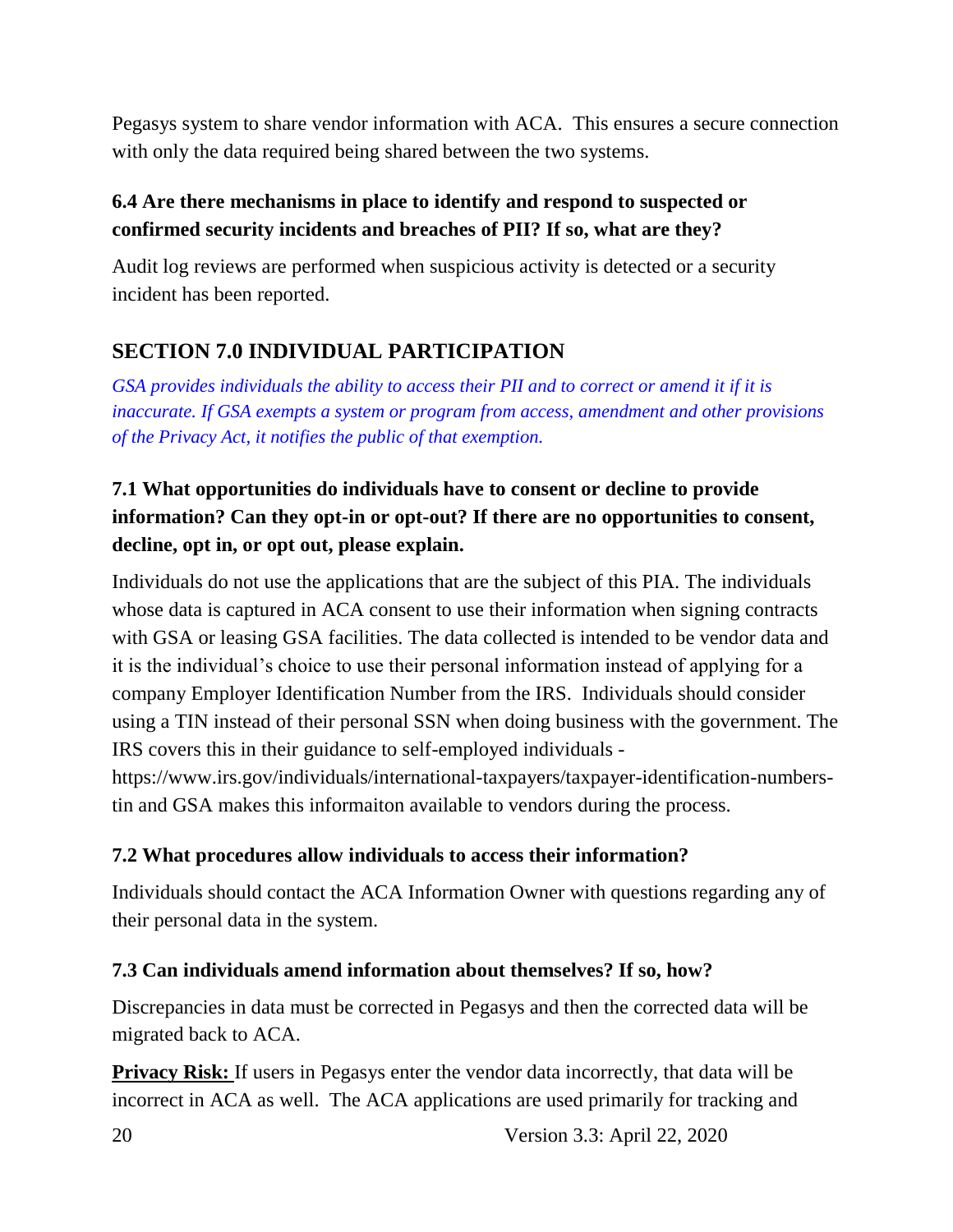matching data. The process is not visible to the individuals except through contracts that use Web Vendor for invoicing.

**Mitigation:** The contracting / ordering process and associated documentation is the individual's window into the financial records and processing. Each vendor should check the accuracy of the purchase order documentation as it relates to any personal information. For information on gaining access and working with Web Vendor, refer to the [Frequently Asked Questions.](https://finance.ocfo.gsa.gov/WebVendors/Docs/WebVendorFAQ.pdf)

Vendors are made aware of accounts payable and accounts receivable processes through their contracts. For disputes or corrections, they would contact their Contracting Officer / Specialist and follow the procedures in the orders they receive.

### **SECTION 8.0 AWARENESS AND TRAINING**

*GSA trains its personnel to handle and protect PII properly.*

### **8.1 Describe what privacy training is provided to users, either generally or specifically relevant to the system, application, or project.**

All Federal Government employees and contractors receive annual general security awareness and privacy training. This is relevant to how ACA records are handled and users are trained to understand the importance of protecting the records and documents stored in the system.

## **SECTION 9.0 ACCOUNTABILITY AND AUDITING**

*GSA's Privacy Program is designed to make the agency accountable for complying with the Fair Information Practice Principles. GSA regularly checks that it is meeting the requirements and takes appropriate action if it is not.*

#### **9.1 How does the system owner ensure that the information is used only according to the stated practices in this PIA?**

Audit reviews are performed at the operating system level to identify any anomalies of server-level activities. The application logs may be reviewed if an incident occurs.

OARS, CARS, and Check Cancellation are read-only applications and therefore do not have auditing enabled.

Training and documentation in Pegasys covers the use of the vendor code field and the use of the "S" in the code for vendors using their SSN while doing business with the